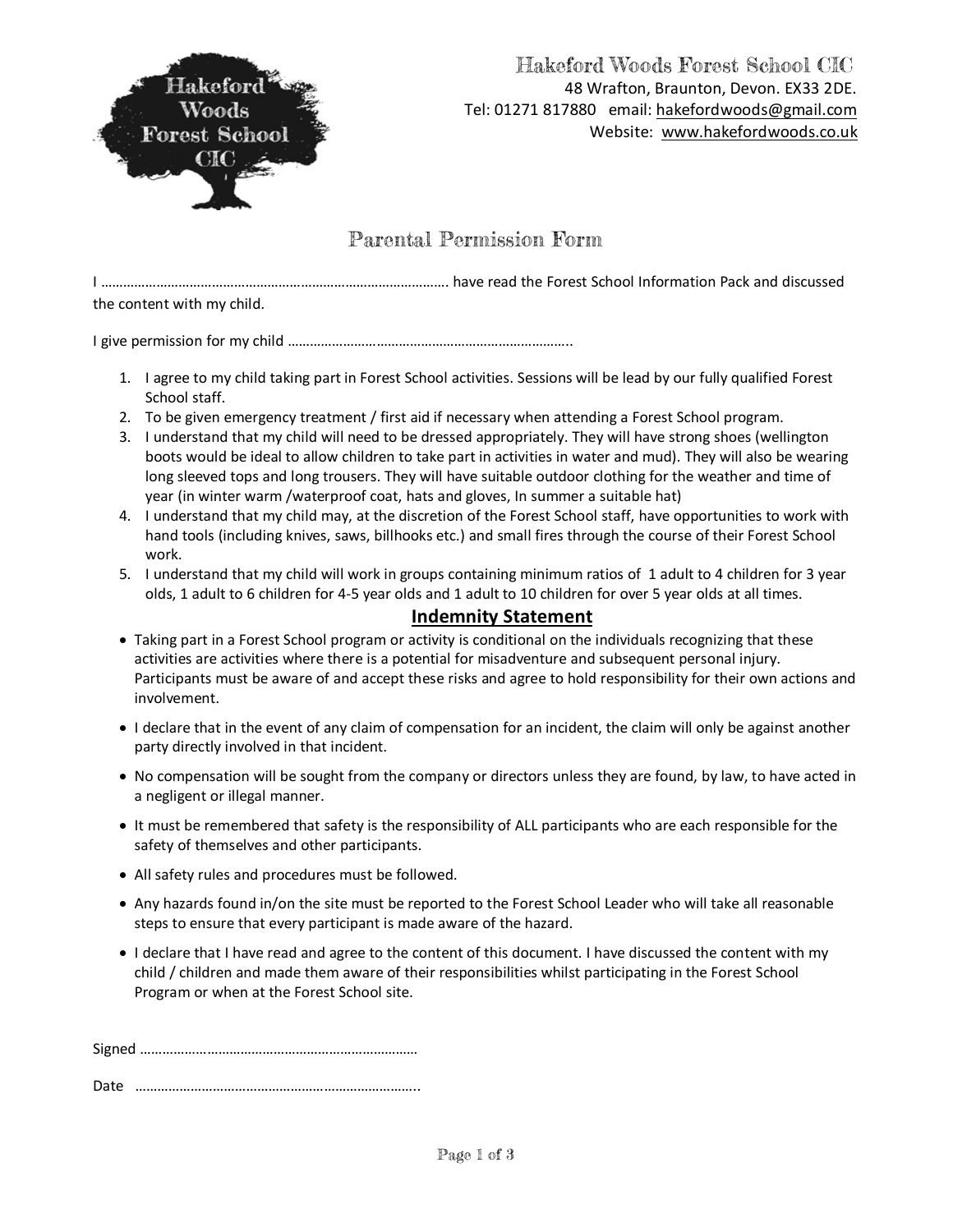## Hakeford Woods Forest School Medical Treatment Consent Form

**In the event that your child should require hospital treatment, we require the following information:**

**Please note that we will always try to contact parents and families prior to any hospital treatment.**

| <b>Child's Name</b>                                                                                      |  |                                                                                                   |  |  |                             |           |  |  |
|----------------------------------------------------------------------------------------------------------|--|---------------------------------------------------------------------------------------------------|--|--|-----------------------------|-----------|--|--|
| <b>Date of Birth</b>                                                                                     |  |                                                                                                   |  |  |                             |           |  |  |
| <b>Home Address</b>                                                                                      |  |                                                                                                   |  |  |                             |           |  |  |
| Parent/Carer                                                                                             |  |                                                                                                   |  |  |                             |           |  |  |
| <b>Name</b>                                                                                              |  |                                                                                                   |  |  |                             |           |  |  |
| <b>Telephone No.</b>                                                                                     |  |                                                                                                   |  |  |                             |           |  |  |
| Work/Mobile No.                                                                                          |  |                                                                                                   |  |  |                             |           |  |  |
| <b>Email address</b>                                                                                     |  |                                                                                                   |  |  |                             |           |  |  |
| <b>Doctor</b>                                                                                            |  |                                                                                                   |  |  |                             |           |  |  |
| <b>Name</b>                                                                                              |  |                                                                                                   |  |  |                             |           |  |  |
| <b>Medical Centre</b>                                                                                    |  |                                                                                                   |  |  |                             |           |  |  |
| <b>Address</b>                                                                                           |  |                                                                                                   |  |  |                             |           |  |  |
| Is there any medical attention that you would NOT like your child to receive, or any medical information |  |                                                                                                   |  |  |                             |           |  |  |
| that we should make the hospital aware of?                                                               |  |                                                                                                   |  |  |                             |           |  |  |
|                                                                                                          |  |                                                                                                   |  |  |                             |           |  |  |
|                                                                                                          |  |                                                                                                   |  |  |                             |           |  |  |
|                                                                                                          |  | needed whilst in the care of a representative from Forest School or a participating organisation. |  |  |                             |           |  |  |
| Please delete below if you do not wish Forest School Staff to administer this medication to your child.  |  |                                                                                                   |  |  |                             |           |  |  |
| <b>Paediatric Paracetamol</b>                                                                            |  | Antiseptic cream                                                                                  |  |  | <b>Sting/bite treatment</b> | Sun cream |  |  |
| <b>Signed</b>                                                                                            |  | <b>Full Name</b>                                                                                  |  |  |                             |           |  |  |
| <b>Date</b>                                                                                              |  |                                                                                                   |  |  |                             |           |  |  |